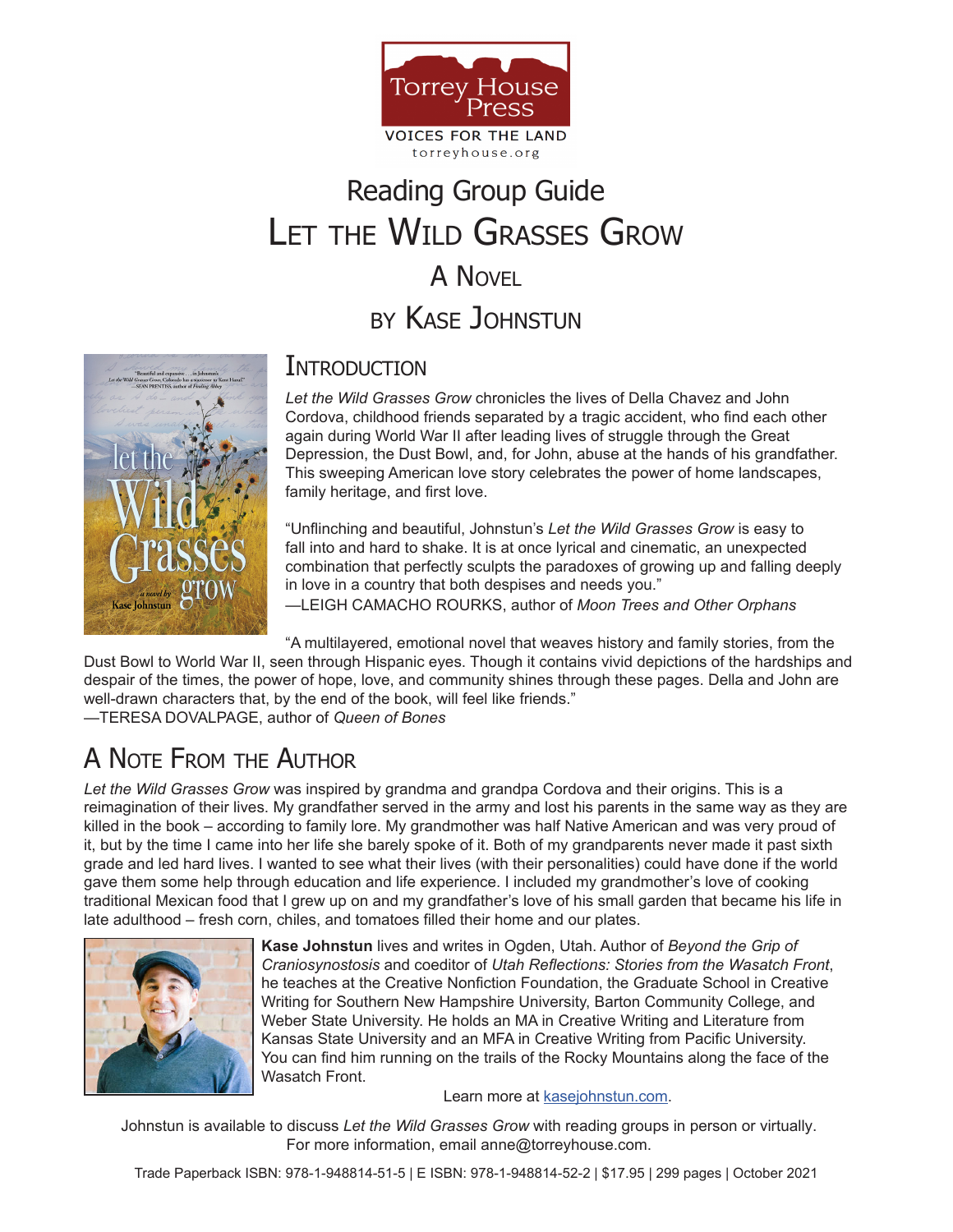## Conversation Starters

- 1. Della's mother insists that the family "let the wild grasses grow" around the crops on their farm, resulting in a successful harvest during the Dust Bowl. What do you think is the larger meaning behind this concept? Can you think of other places it is manifested throughout the novel and the characters' lives?
- 2. John and Della are very different people yet still love each other after years of being apart and living separate lives. Why do you think they remained bonded despite so much time and dis-



*The author's grandparents*

tance? Did you notice any parallels in their experiences that made this possible?

- 3. At the end of the war, John believes that Della has stayed true to her decision not to meet him in Hawaii, yet he forgives her because he realizes the idea of her had given him hope and ultimately saved his life. In this instance, John is able to find meaning amid his heartache. Do you think this type of discovery is always possible?
- 4. During the war, John and Della each make an irreplaceable friend—John in Noakes and Della in Helen. How did these friendships impact John and Della as individuals? Do you think they had any influence on John and Della's relationship?
- 5. John realizes one of the reasons he is able to forgive those who have hurt him is because he doesn't "need the anger anymore" (p. 311). In what ways did John and Della's anger fuel them throughout the novel? When do you think anger can be a useful tool and when can it become a destructive weapon?
- 6. Della and John each had a strong connection to the land of their childhood homes. John loved his chiles, Della loved her apple trees, and they both learned to cook with their crops and the meat of their livestock. How do you think this relationship with the land assisted them later in life?
- 7. Della agrees to keep her war work secret, telling her interviewers that "it is better to save lives and be quiet than to never save lives at all" (p. 238). She was inspired by the belief of poets who have stated in various ways that "it is better to have loved and lost than to have never loved." Do you think Della and the poets are right? Are there exceptions to these sayings?
- 8. What were the instances of sexism and racism that John and/or Della faced throughout the novel? How do you think their experiences would be different if they lived today?
- 9. Did you enjoy John and Della's alternating perspectives? How did this format affect your reading experience?
- 10. Why do you think John's grandfather was depicted as the main villain in this story? How does he stand in opposition to the concept of "let the wild grasses grow"?
- 11. On page 236, Della points out the irony of the US's involvement in WWII in light of its treatment of her Native American ancestors. Why do you think Della is able to reconcile this inconsistency and willingly assist the war effort?